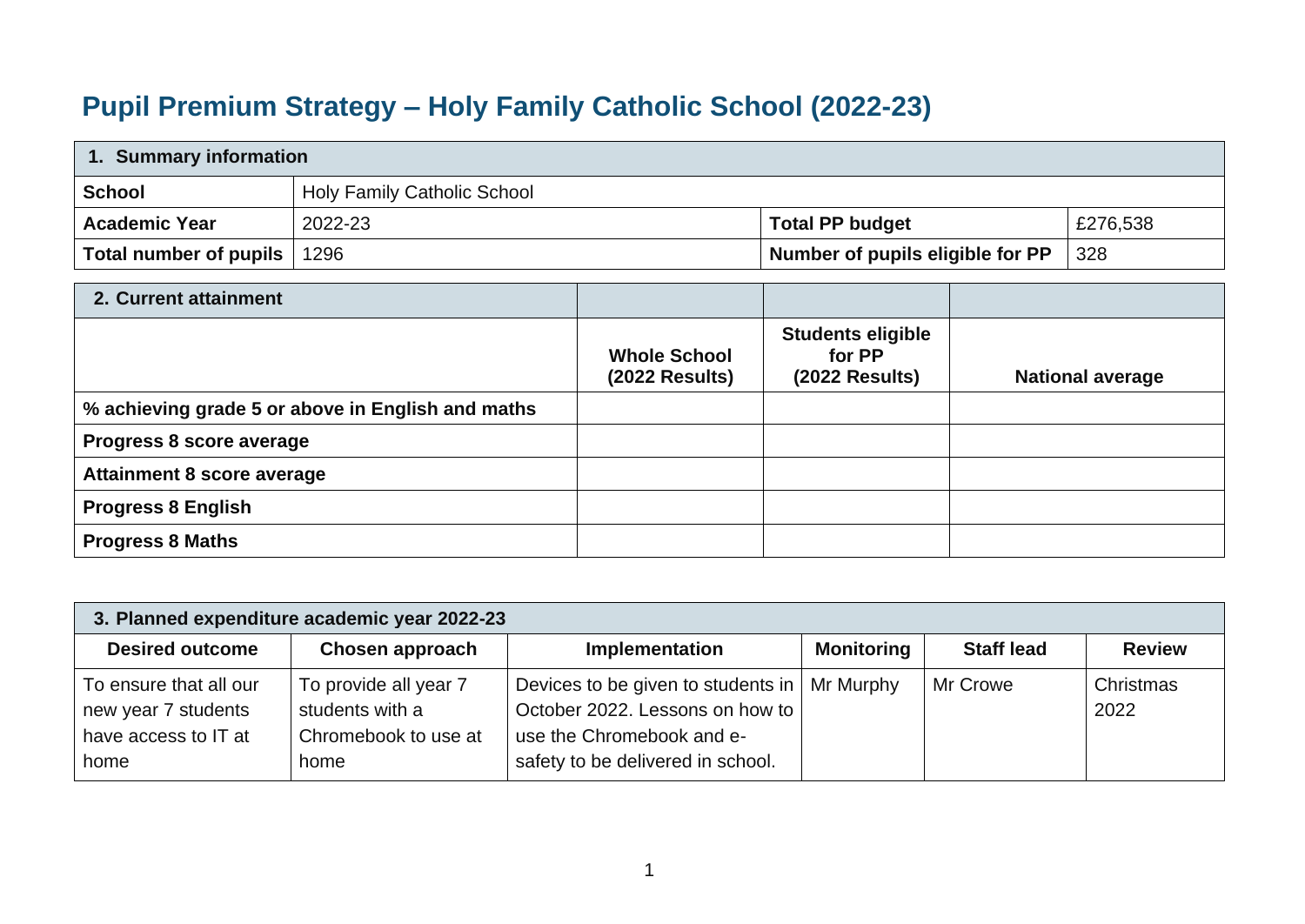| 3. Planned expenditure academic year 2022-23                                                                         |                                                                                                                          |                                                                                                                                                 |                          |                                                        |                                                        |
|----------------------------------------------------------------------------------------------------------------------|--------------------------------------------------------------------------------------------------------------------------|-------------------------------------------------------------------------------------------------------------------------------------------------|--------------------------|--------------------------------------------------------|--------------------------------------------------------|
| <b>Desired outcome</b>                                                                                               | Chosen approach                                                                                                          | Implementation                                                                                                                                  | <b>Monitoring</b>        | <b>Staff lead</b>                                      | <b>Review</b>                                          |
| To continue to improve<br>outcomes in<br>mathematics and to<br>maintain standards in<br>English                      | Reintroduce the Year<br>11 residential revision<br>course for English and<br>maths.                                      | Students will be chosen carefully,<br>with PP students taking priority.<br>Discussion with class teachers<br>will inform planning and delivery. | Mr Gharu                 | Head of<br>English/Head of<br>Maths/HoY11              | Easter 2023                                            |
| To improve outcomes<br>across the curriculum<br>and to reduce variation<br>between subjects.                         | Study support - many<br>targeted sessions to run<br>across the curriculum<br>on Friday afternoons<br>and school holidays | Students will be targeted at<br>particular sessions. Departments<br>will be told which students they<br>need to work closely with.              | Mr Gharu                 | Heads of subject<br>& HoY11                            | Ongoing from<br>February half<br>term.                 |
| To enable PP students<br>to have access to<br>mentoring.                                                             | Through mentoring<br>sessions by staff.                                                                                  | Staff to be allocated PP students<br>to be mentored.                                                                                            | Mr Murphy/<br>Mr Gharu   | All students who<br>have been<br>allocated<br>mentees. | Staff to update<br>central<br>database<br>fortnightly. |
| Students to have<br>access to a venue to<br>study in the evenings.                                                   | Providing extended<br>study support after<br>school each day for<br>year 11.                                             | Supervised by senior staff.<br>The new LRC has provided<br>additional working areas and IT<br>facilities.                                       | Mr Gharu                 | Senior staff/LRC<br>manager                            | Half termly                                            |
| To continue to improve<br>behaviour of PP and<br>other students.<br>Continue to develop a<br>culture of achievement. | By the staff who<br>manage the Bethany<br>Room and Reflection<br>Room                                                    | Improve systems of prevention of<br>poor behaviour and ways of<br>reducing instances of<br>reoffending.                                         | Mr<br>Murphy/Mr<br>Gharu | Ms Ttofi/Mr<br>Thomas                                  | Termly report                                          |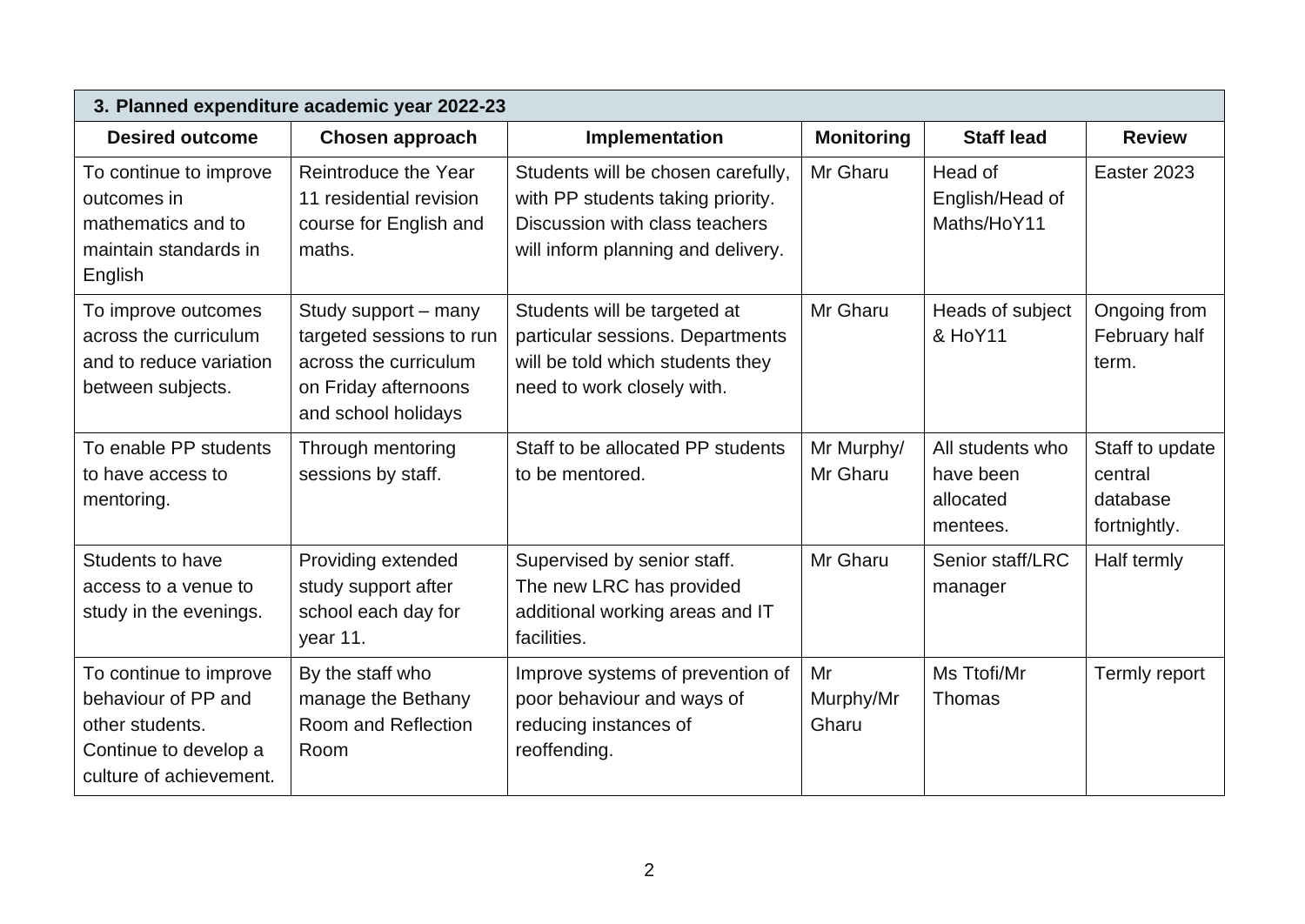| 3. Planned expenditure academic year 2022-23                                                                   |                                                                                                  |                                                                                                                                                                                    |                   |                      |                                               |
|----------------------------------------------------------------------------------------------------------------|--------------------------------------------------------------------------------------------------|------------------------------------------------------------------------------------------------------------------------------------------------------------------------------------|-------------------|----------------------|-----------------------------------------------|
| <b>Desired outcome</b>                                                                                         | Chosen approach                                                                                  | Implementation                                                                                                                                                                     | <b>Monitoring</b> | <b>Staff lead</b>    | <b>Review</b>                                 |
| To continue to improve<br>transition from KS2-3                                                                | Through the work of our<br>transition coordinator.                                               | Continue to develop effective<br>links with our feeder primary<br>schools. Detailed transition notes<br>compiled and shared.                                                       | Mrs Gaynor        | Mrs Murray           | Report before<br>new year 7<br>cohort starts. |
| To continue to improve<br>transition from KS2-3                                                                | A summer school<br>arrangement is yet to<br>be confirmed.                                        | This is not really a PP thing but<br>those students will benefit<br>alongside their peers.                                                                                         | Mrs Gaynor        | New year 7 team      | September<br>2022.                            |
| To enable PP and other<br>students to benefit from<br>work experience                                          | This takes place in the<br>summer term for year<br>10 students.                                  | This has continued at Holy<br>Family, when many other schools<br>have discontinued it. Students<br>benefit in a host of ways. Cost to<br>parents to be reduced for PP<br>students. | Mr Fidegnon       | Mr Fidegnon          | End of<br>summer term.                        |
| To enable more PP<br>students to have<br>access to peripatetic<br>music lessons.                               | Through peripatetic<br>music lessons delivered<br>in-house or through the<br>LBWF music service. | These are offered to PP students<br>at a discounted rate. To boost the<br>numbers of students accessing<br>this provision.                                                         | Mr McCollin       | <b>Head of Music</b> | Half termly<br>report.                        |
| To boost the number of<br>students PP students<br>participating in the<br>Duke of Edinburgh's<br>Award scheme. | Through the DofE's<br>Award scheme,<br>delivered by our own<br>qualified staff.                  | PP students receive a discount<br>on the total cost of the DofE<br>Award at the different levels<br>available.                                                                     | Mr Fidegnon       | Mr Wilbraham         | Half termly<br>report.                        |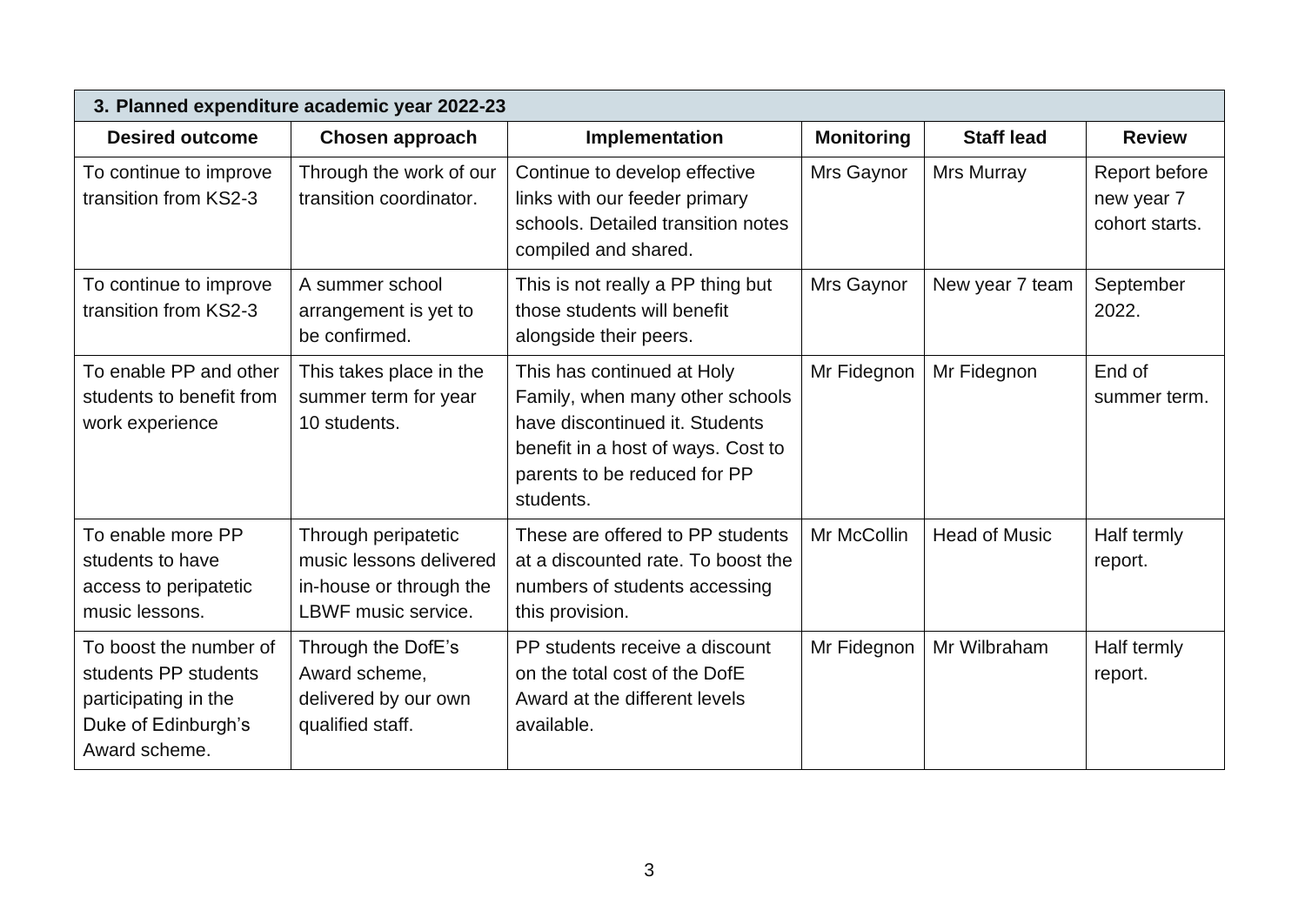| 3. Planned expenditure academic year 2022-23                                           |                                                                                                  |                                                                                                           |                   |                   |               |
|----------------------------------------------------------------------------------------|--------------------------------------------------------------------------------------------------|-----------------------------------------------------------------------------------------------------------|-------------------|-------------------|---------------|
| <b>Desired outcome</b>                                                                 | Chosen approach                                                                                  | Implementation                                                                                            | <b>Monitoring</b> | <b>Staff lead</b> | <b>Review</b> |
| To ensure that PP<br>students can access<br>educational visits out of<br>school hours. | Discounts or assistance<br>given to families of PP<br>students.                                  | PP students are able to<br>participate in activities that they<br>may otherwise not be able to<br>afford. | Mr Murphy         | Trip leader       | Annually.     |
| Equal access to<br>resources.                                                          | To provide key texts or<br>school uniform or other<br>resources to students<br>who require them. | Through the hardship fund                                                                                 | Mr Gharu          | Mrs Segel         | As required.  |

| 4. Review of expenditure – previous academic year: 2021-22                                   |                                                                                                                                                                                   |                                                                                                                                                    |                             |  |  |
|----------------------------------------------------------------------------------------------|-----------------------------------------------------------------------------------------------------------------------------------------------------------------------------------|----------------------------------------------------------------------------------------------------------------------------------------------------|-----------------------------|--|--|
| <b>Desired outcome</b>                                                                       | <b>Delivery</b>                                                                                                                                                                   | <b>Impact</b>                                                                                                                                      | <b>Cost</b>                 |  |  |
| To provide students with<br>additional resources for<br>remote learning including<br>laptops | Laptops and Chromebooks were provided at cost<br>to the school before any DfE devices appeared                                                                                    | All students were contacted<br>regularly by their keeping in touch<br>member of staff. Students had<br>access to online lessons during<br>lockdown | $£40,000$ across<br>3 years |  |  |
| To continue to improve<br>outcomes in mathematics<br>and to maintain standards in<br>English | Year 11 residential revision course for English and<br>maths was unable to take place due to COVID<br>and the centre that we use being slow to reopen<br>as a residential centre. |                                                                                                                                                    |                             |  |  |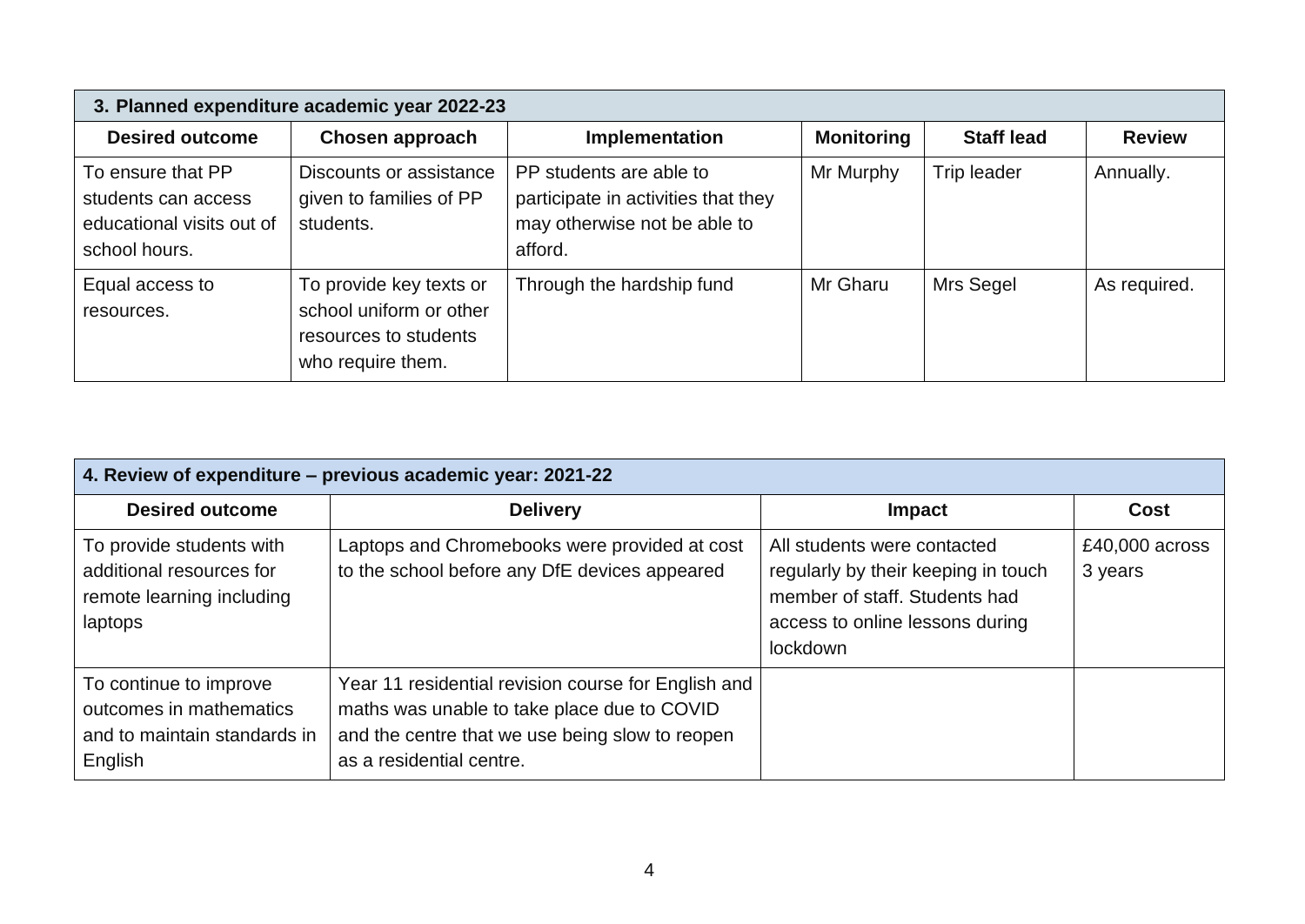| 4. Review of expenditure - previous academic year: 2021-22                                                           |                                                                                                                                                   |                                                                                                                                                                |                                  |  |  |
|----------------------------------------------------------------------------------------------------------------------|---------------------------------------------------------------------------------------------------------------------------------------------------|----------------------------------------------------------------------------------------------------------------------------------------------------------------|----------------------------------|--|--|
| <b>Desired outcome</b>                                                                                               | <b>Delivery</b>                                                                                                                                   | Impact                                                                                                                                                         | Cost                             |  |  |
| To improve outcomes<br>across the curriculum and to<br>reduce variation between<br>subjects.                         | Study support - many targeted sessions ran on<br>Saturdays, in school holidays and remotely in the<br>evenings across the curriculum.             | Good engagement of staff and<br>students.                                                                                                                      | Current:<br>£10,000              |  |  |
| To enable all PP students to<br>have access to mentoring.                                                            | Through mentoring sessions by staff.                                                                                                              | PP students were seen first as part<br>of the recovery programme.                                                                                              | Staff time                       |  |  |
| To improve behaviour and<br>systems for students in<br>years 9-11                                                    | Through the continued use of the reflection room<br>on Wiseman, to complement the reflection and<br>restorative approach to behaviour management. | Restorative approaches becoming<br>further embedded.                                                                                                           | Staff salary                     |  |  |
| To continue to improve<br>behaviour of PP and other<br>students. Continue to<br>develop a culture of<br>achievement. | By the staff who manage the Bethany Room                                                                                                          | Improved systems of prevention of<br>poor behaviour and ways of<br>reducing instances of reoffending.                                                          | Staff salary                     |  |  |
| To continue to improve<br>transition from KS2-3                                                                      | Through the work of our transition coordinator.                                                                                                   | Effective links with our feeder<br>primary schools. Detailed transition<br>notes compiled and shared.                                                          | Staff time and<br>salary         |  |  |
| To continue to improve<br>transition from KS2-3                                                                      | By delivering a summer school for year 6<br>students.                                                                                             | Not just a pupil premium thing -<br>Over 120 students attended for all<br>or part of the week. Mixture of<br>academic and enrichment activities<br>took place. | Funded outside<br>PP allocation. |  |  |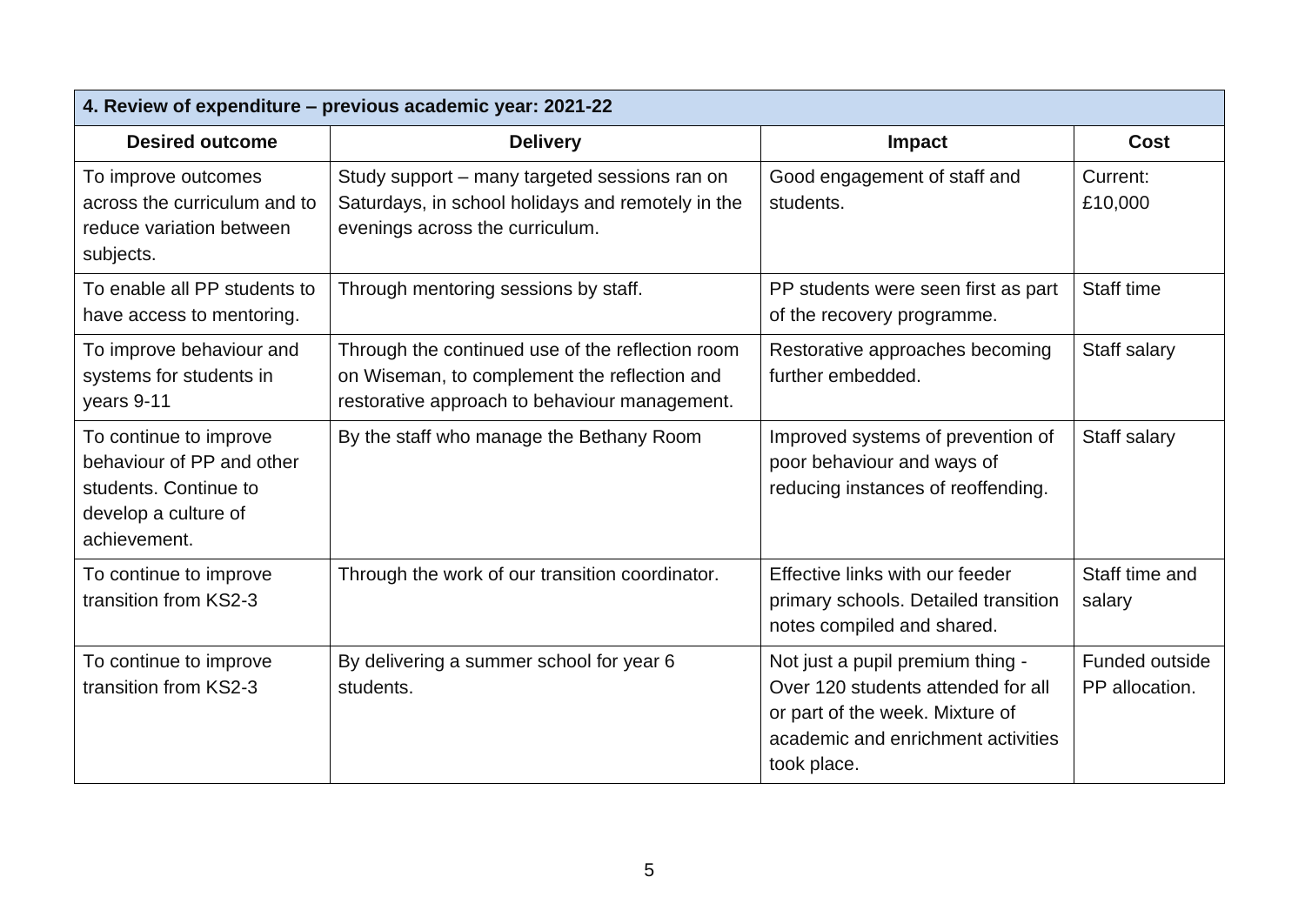| 4. Review of expenditure - previous academic year: 2021-22                          |                                                                                                                                                                                                                                                      |                                                                                                                                            |                                                        |  |  |
|-------------------------------------------------------------------------------------|------------------------------------------------------------------------------------------------------------------------------------------------------------------------------------------------------------------------------------------------------|--------------------------------------------------------------------------------------------------------------------------------------------|--------------------------------------------------------|--|--|
| <b>Desired outcome</b>                                                              | <b>Delivery</b>                                                                                                                                                                                                                                      | Impact                                                                                                                                     | <b>Cost</b>                                            |  |  |
| To enable PP and other<br>students to benefit from<br>work experience               | Did not take place due to COVID.                                                                                                                                                                                                                     |                                                                                                                                            |                                                        |  |  |
| To enable PP students to<br>have access to peripatetic<br>music lessons.            | Through peripatetic music lessons delivered in-<br>house or through the LBWF music service. These<br>are offered to PP students at a discounted rate.<br>To boost the numbers of students accessing this<br>provision.                               | Throughout this academic year we<br>have seen a big increase in the<br>number of students accessing peri<br>music lessons.                 | <b>TBC</b>                                             |  |  |
| To enable PP students to<br>participate in the Duke of<br>Edinburgh's Award scheme. | Through the DofE's Award scheme, delivered by<br>our own qualified staff. PP students receive a<br>discount on the total cost of the DofE Award at the<br>different levels available. To boost the number of<br>students accessing this opportunity. | Expeditions are planned for the last<br>part of the summer term 2022                                                                       | <b>TBC</b> once<br>expeditions<br>have taken<br>place. |  |  |
| To ensure that PP students<br>can access educational<br>visits out of school hours. | Discounts or assistance given to families of PP<br>students. PP students are able to participate in<br>activities that they may otherwise not be able to<br>afford.                                                                                  | No costly visits took place requiring<br>subsidy.                                                                                          |                                                        |  |  |
| Equal access to resources.                                                          | To provide key texts, help with the cost of<br>purchasing uniform or other resources to students<br>who require them.                                                                                                                                | On a case by case basis. Through<br>the hardship fund.<br>Many students have been provided<br>with school uniform, shoes and<br>equipment. | TBC at end of<br>academic year.                        |  |  |